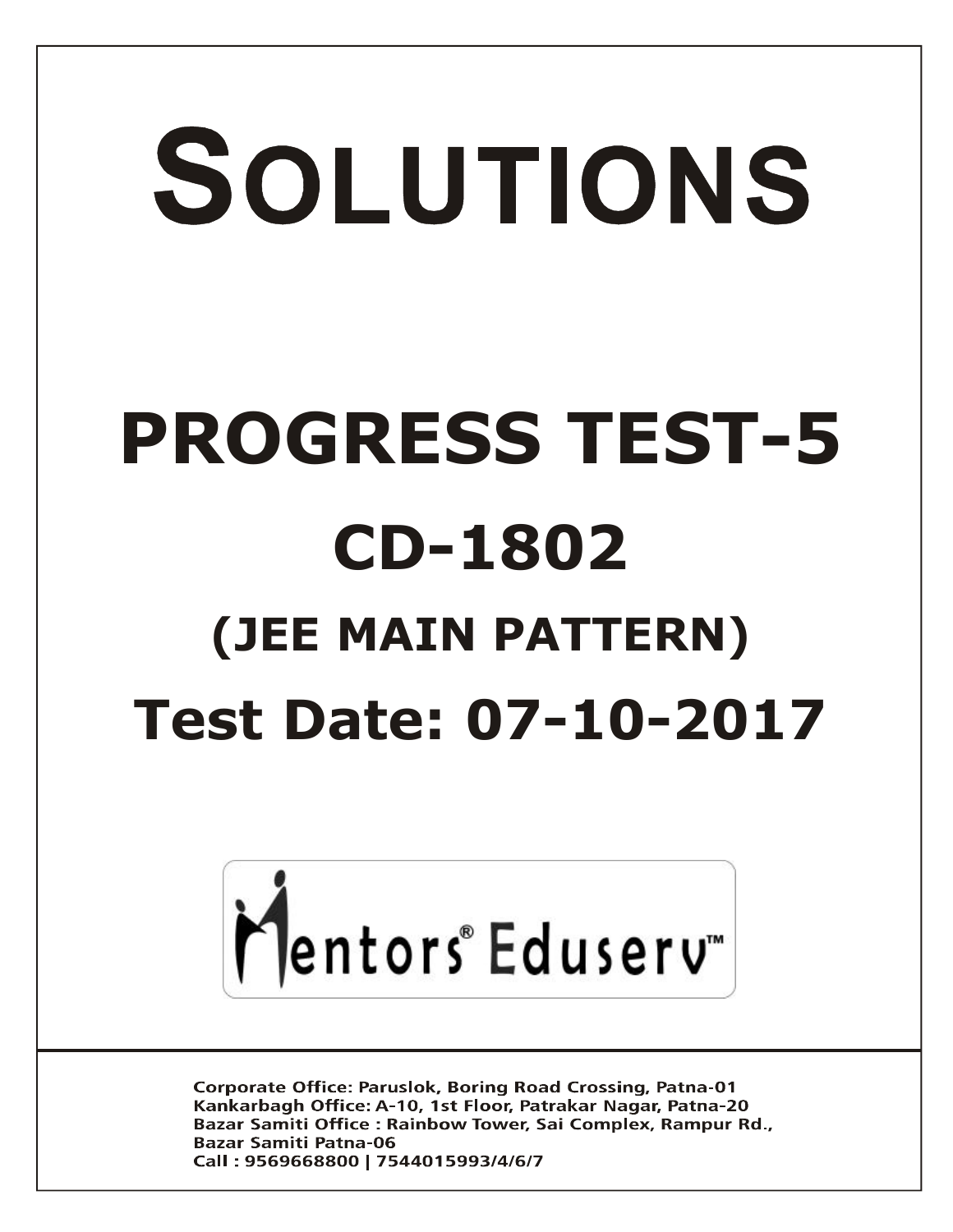# **PHYSICS**

 $\bigg)$  $\setminus$ 

1. In first case 
$$
\frac{1}{15} = (1.5 - 1)(\frac{1}{R_1} - \frac{1}{R_2})
$$

In second case,  $\frac{1}{f} = \left| \frac{1.5}{4/3} - 1 \right| \left| \frac{1}{R} - \frac{1}{R} \right|$  $\overline{\phantom{a}}$  $\setminus$  $\left| \frac{1}{R} \right|$  $\bigg)$  $\left(\frac{1.5}{4.6}-1\right)$  $\setminus$  $=\frac{1.5}{1.5}$  $\mathbf{1}$   $\mathbf{1}$  $1 \left( \frac{1}{2} - \frac{1}{2} \right)$  $4/3$  $1 \quad (1.5$  $f \left( \frac{4}{3} \right) \left( \frac{R_1}{R_1} \right) R$ 

dividing, we get  $f = 60$  cm

$$
\therefore (B)
$$

**2.** Before collision

$$
\vec{V}_{image} = \vec{V}_{object} = -\vec{u}
$$

After collision

$$
\vec{V}_{image} = 2\vec{V}_{object} = 2\vec{u}
$$
  
 
$$
\therefore \quad (C)
$$

3. 
$$
\frac{1.5}{x} + \frac{1}{x} = \frac{1.5 - 1}{R}
$$
,  $\frac{2.5}{x} = \frac{0.5}{R}$   
 $x = 5R$   
 $\therefore$  (A)

4. In the absence of concave lens the parallel beam will be focused at 
$$
F_2
$$
 i.e. at a distance 20 cm from lens A. The focal length of concave lens is 5 cm i.e. if this lens is placed at 15 cm from A, then beam will become parallel. So,  $d = 15$  cm





**(B)**

**5. (D)**

**6.** For arrangement *P*,

$$
\frac{1}{f_{eq}} = \frac{1}{2R} + \frac{1}{2R} - \frac{2}{3R} = \frac{1}{3R} \text{ (R = radius of curvature)}
$$
  
For arrangement Q,  $\frac{1}{f_{eq}} = \frac{1}{2R} + \frac{1}{2R} - \frac{1}{3R} = \frac{2}{3R}$   
∴ **(C)**



**[ 2 ] PT-V (Main) CD-1802\_07.10.2017**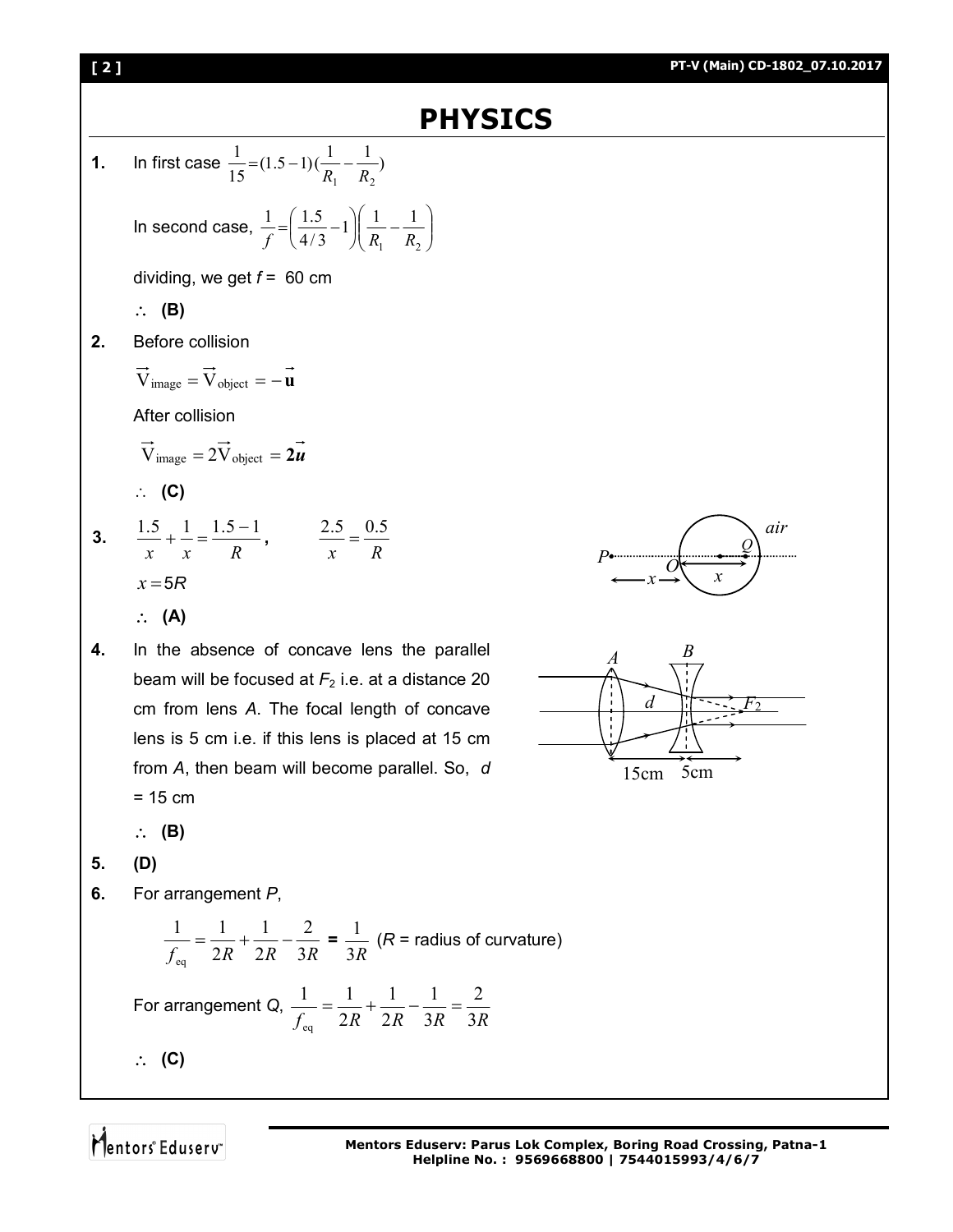## **PT-V (Main) CD-1802\_07.10.2017 [ 3 ]**



**Mentors Eduserv: Parus Lok Complex, Boring Road Crossing, Patna-1 Helpline No. : 9569668800 | 7544015993/4/6/7**



Mentors Eduserv<sup>®</sup>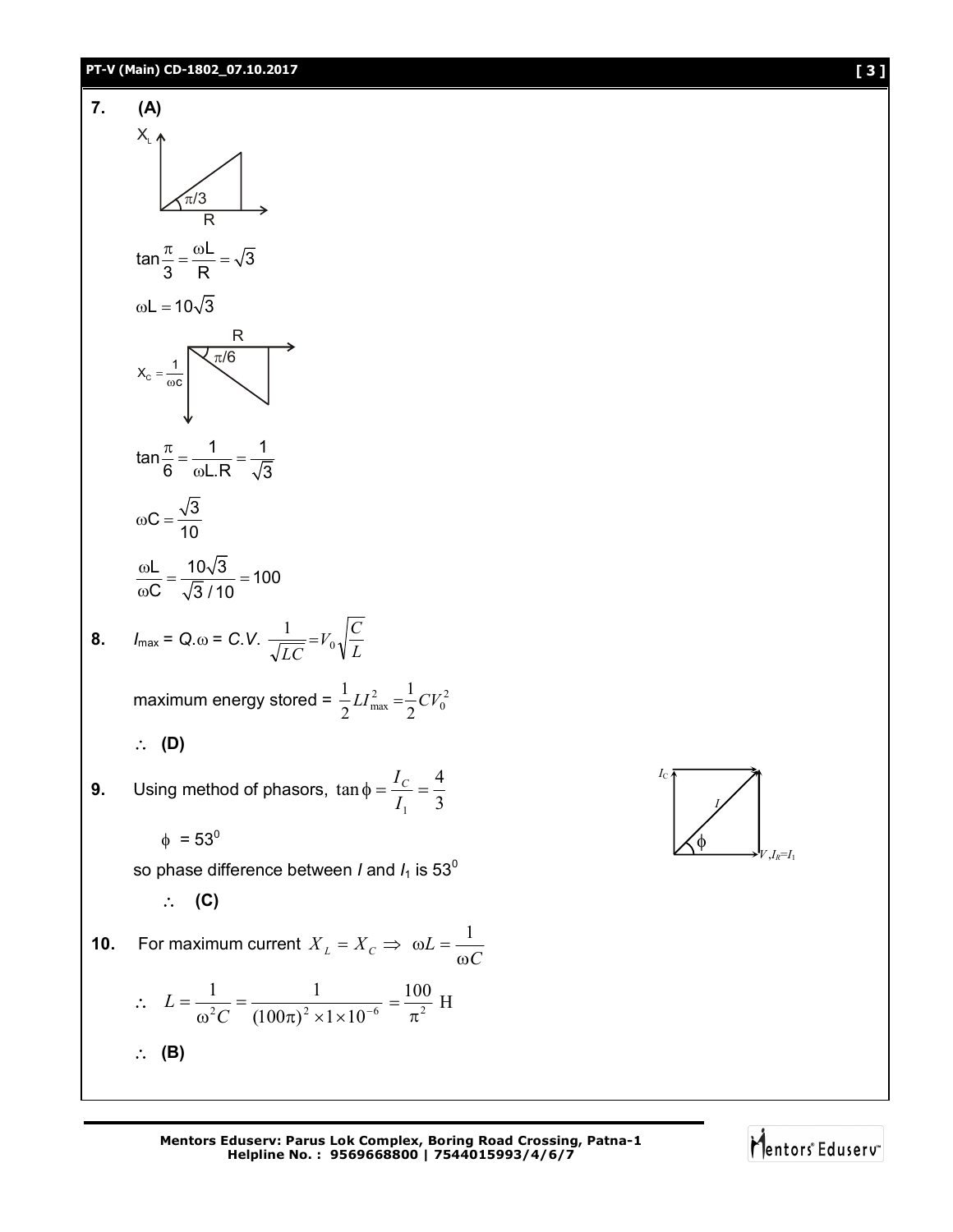**[ 4 ] PT-V (Main) CD-1802\_07.10.2017**

**11.** 
$$
\frac{v_1^2}{P_1} = \frac{v_2^2}{P_2} = \text{Resistance} \qquad \Rightarrow \qquad P_2 = 25 \text{ W}
$$

$$
\therefore \textbf{(D)}
$$

**12.** Comparison of two equations show that

$$
\phi = \frac{\pi}{2} \quad \therefore \quad P = E_t \, I_t \, \cos \varphi = \text{zero}.
$$

$$
\therefore (D)
$$

**13.** Due to the time varying magnetic field induced electric field will be set-up and its lines are in clockwise sense, so force on stationary charge *q* is along (4)

$$
\therefore \quad (D)
$$

$$
14. \quad e = L \frac{dI}{dt} \quad \Rightarrow \quad L = 0.04 \, \text{H}
$$

**(C)**

**15.** No current is enclosed in the circle, so from Ampere's circuital law, the magnetic induction at any point inside the infinitely long straight thin walled tube (cylindrical) is zero.



$$
\therefore \quad (B)
$$

- **16. (A)**
- **17. (A)**

$$
e = \left| \frac{d\phi}{dt} \right| = \frac{4B_0A - B_0A}{t} = \frac{3A_0B_0}{t}
$$

$$
18. (D)
$$

**19.** The Magnitude of magnetic field due to circular loop at the center *C* is

2

2  $\frac{1}{\sqrt{2}}$ 

J

 $\mathcal{L}$ 

$$
B = \frac{\mu_0 I}{4} \left( \frac{1}{R_1} - \frac{1}{R_2} \right)
$$
  
\n
$$
\therefore \textbf{(D)}
$$
  
\n20.  $R = \frac{mV}{qB} = \frac{\sqrt{2mq\Delta V}}{qB} \textbf{ So}, \frac{m_1}{m_2} = \left( \frac{R}{R_2} \right)^2$   
\n
$$
\therefore \textbf{(C)}
$$

Mentors Eduserv<sup>-</sup>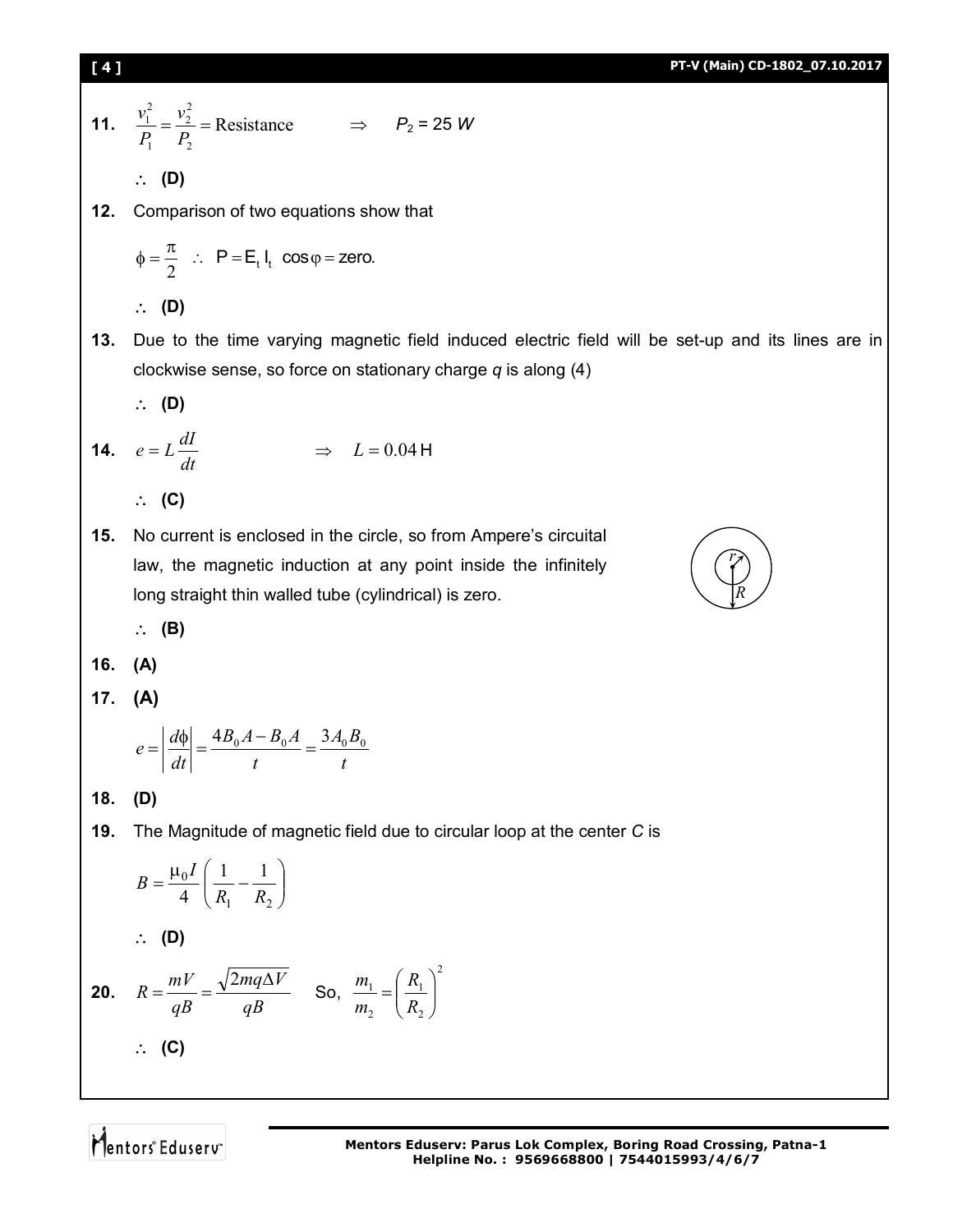

Mentors Eduserv<sup>®</sup>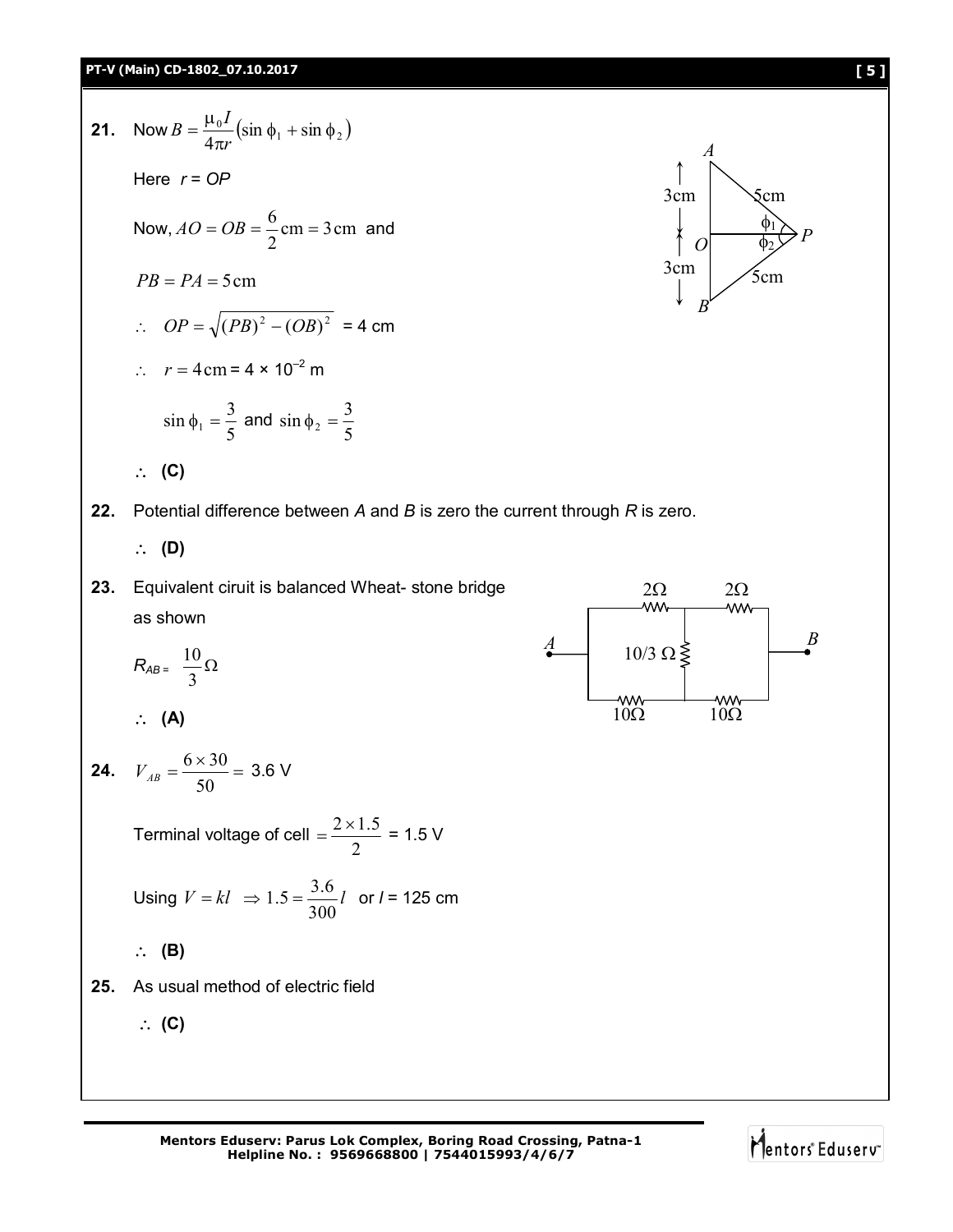**[ 6 ] PT-V (Main) CD-1802\_07.10.2017**

*–q*

2 2 *r*

26. 
$$
T = \frac{2\pi R}{\sqrt{GM}}
$$
,  $T \propto R^{3/2}$   
\nRadius of 2<sup>nd</sup> satellite is 1% greater  
\nHence time period is 1 ×  $\frac{3}{2}$  = 1.5 % larger  
\n $\therefore$  (C)  
\n27. K.E. of -q at O =  $q(V_0 - V_r)$   
\n $= q \left[ \frac{Q}{4\pi \epsilon_0 r} - \frac{Q}{4\pi \epsilon_0 \sqrt{r^2 + (2\sqrt{2}r)^2}} \right]$   
\n $= \frac{2}{3} \frac{qQ}{4\pi \epsilon_0 r} = \frac{qQ}{6\pi \epsilon_0 r}$   
\n $\therefore$  (C)  
\n28.  $V' = \frac{Q}{C'} = \frac{Q \left[ d' - r \left(1 - \frac{1}{K}\right) \right]}{\epsilon_0 A}$ ,  $V = \frac{Q}{C} = \frac{Qd}{\epsilon_0 A}$   
\nNow,  $V' = V \Rightarrow d = d' - r \left(1 - \frac{1}{K}\right)$   
\n $d' - d = 2$  mm,  $t = 3$  mm  $\Rightarrow$   
\n $\therefore$  (B)  
\n29. (D)  
\n30. (D)  
\n30. (D)

Mentors<sup>®</sup> Eduserv<sup>®</sup>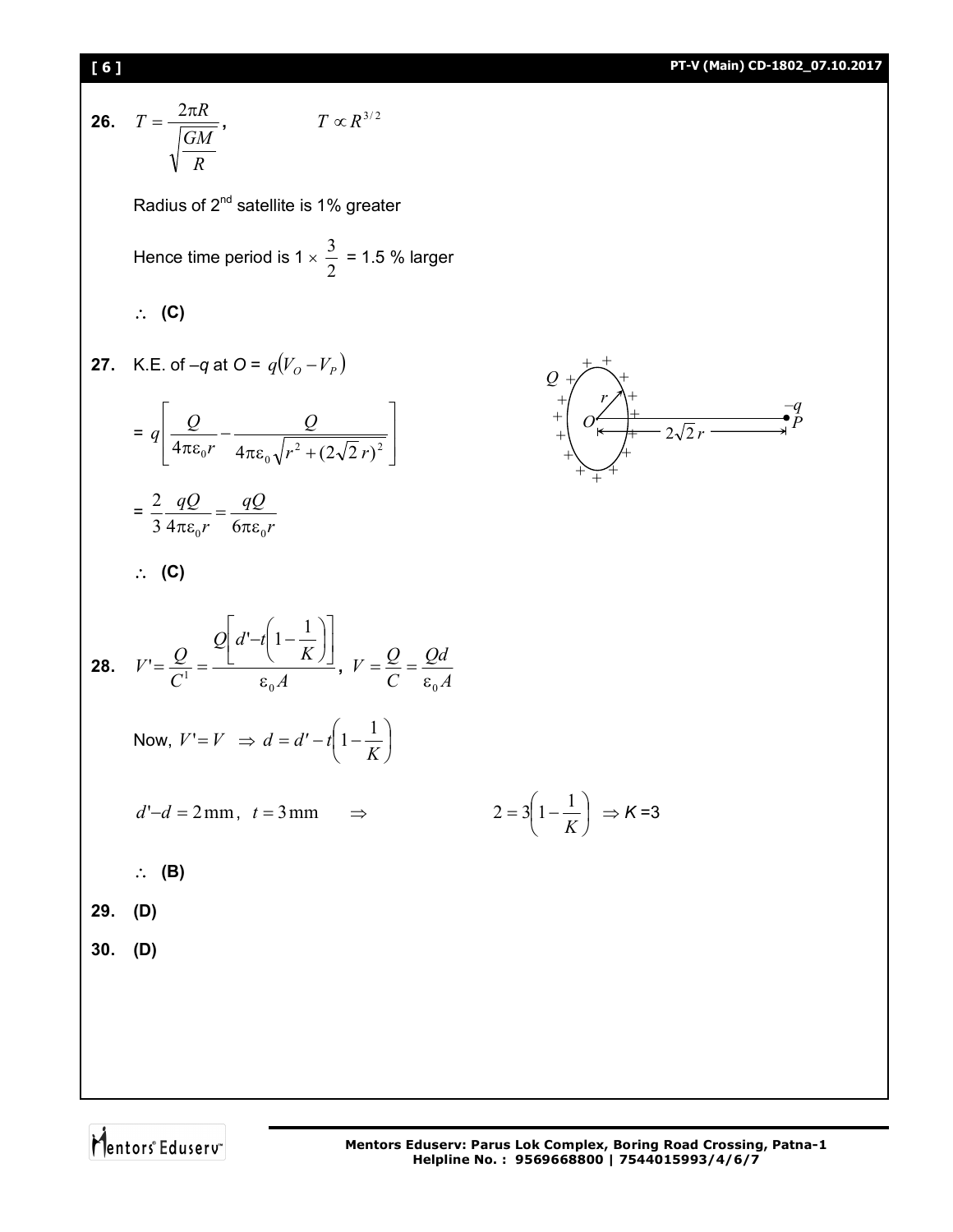### **PT-V (Main) CD-1802\_07.10.2017** [ **7** ]

# **CHEMISTRY**

**31. (A)**  $o - s$ s  $P_o - P_s$  n  $P_s$  N  $\frac{-P_{s}}{s}$  = or,  $\frac{r_0 - r_s}{P} = \frac{w_B}{M} \times \frac{w_A}{W}$ s <sup>ivi</sup>B <sup>w</sup>A ioo ivi<sub>B</sub>  $P_o - P_s$  w<sub>B</sub> M<sub>A</sub> 185-183 1.2 58  $P_s$  M<sub>B</sub> w<sub>A</sub> 183 M<sub>B</sub> 100  $\frac{-P_s}{P_s} = \frac{W_B}{M} \times \frac{M_A}{M} = \frac{185 - 183}{480} = \frac{1.2}{M} \times \frac{1}{4}$  $\frac{185 - 183}{1.2}$  / M<sub>B</sub> 183 100 / 58  $\frac{-183}{22}$  =  $M_B$  = 64 g/mol **32. (B)**  $f = K_f \frac{w_B}{M_B \times w_A}$  $\Delta T_f = K_f \frac{w_B}{M_B \times w_A} \times 1000$  $\therefore \quad \Delta T_b = k_b \frac{w_B}{M_B \times w_A}$  $\Delta T_b = k_b \frac{w_B}{M_B \times w_A} \times 1000$  $b = \frac{N_b}{N} \rightarrow \frac{\Delta I_B}{N}$ f f  $\mathsf{T}_{\mathsf{b}}$  K  $\mathsf{h}_{\mathsf{b}}$   $\Delta \mathsf{T}_{\mathsf{B}}$  0.512 T<sub>f</sub> K<sub>f</sub> +0.186 1.86  $\frac{\Delta T_{\rm b}}{\Delta T_{\rm f}} = \frac{K_{\rm b}}{K_{\rm f}} \Rightarrow \frac{\Delta T_{\rm B}}{+0.186} = \frac{1}{2}$  $\Delta T_{h} = 0.0512$ °C **33. (A)**  $P_{T} = P_{A}^{0} + (P_{B}^{0} - P_{A}^{0})X_{B}$  $120 = 150 + (50 - 150)x_{\rm B}$  $-30 = -100 x_{\rm B}$  $x_{B} = \frac{3}{10}$ ;  $x_{A} = \frac{7}{10}$  $A = \frac{P_{A}^{0} x_{A}}{P_{T}}$  $y_A = \frac{P_A^0 x_A}{P_T} = \frac{150x}{120x} \frac{7}{10}$  $B_{\rm B} = \frac{P_{\rm B}^0 X_{\rm B}}{P_{\rm T}}$  $y_B = \frac{P_B^0 x_B}{P_T} = \frac{50}{120} \times \frac{3}{10}$ A B  $y_{A}$  150 $\times$ 7 7  $y_B$  50 $\times$ 3 1  $=\frac{150\times7}{50\times3}=$ **34. (C)**  $\Delta T_f = K_f \times i \times \frac{nNaCl}{1}$ f f  $n$ NaCl =  $\frac{\Delta T_f}{K_f \times 2} \times 1$  $=\frac{\Delta T_{f}}{K_{f} \times 2} \times 1$ 

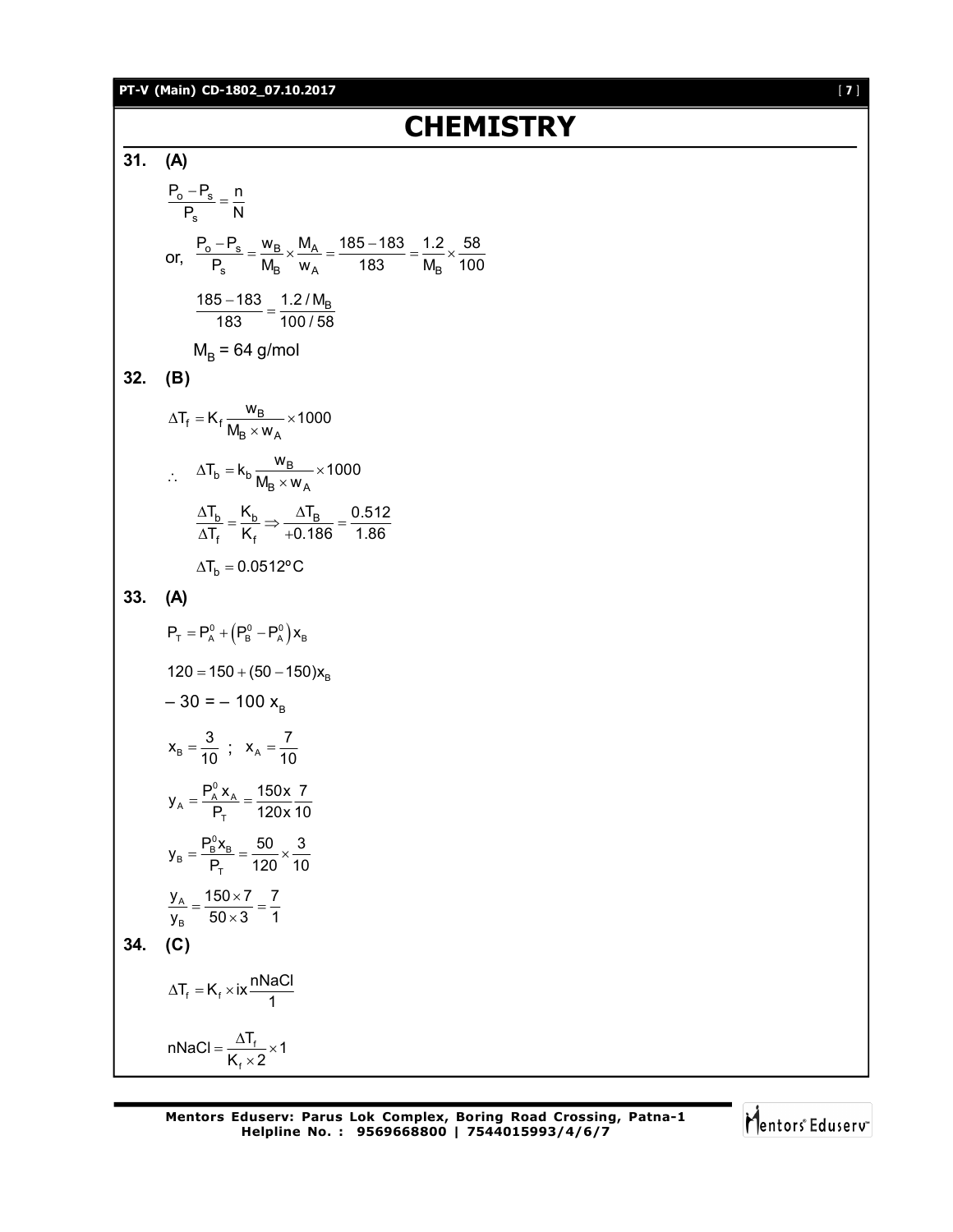[ **8** ] **PT-V (Main) CD-1802\_07.10.2017**

 $=\frac{1}{500\times2}$  = .001  $wt = .001 \times 58.5 = .0585g$ **35. (B)**  $\frac{1}{2}$ A ----->2B rate  $= \frac{-1}{\frac{1}{2}} \frac{d[A]}{dt} = \frac{1}{2} \frac{d[B]}{dt}$  $=\frac{-1}{16}$  d[A]  $=$ or,  $\frac{-d[A]}{dt} = \frac{1}{4} \frac{d[B]}{dt}$  $\frac{-d[A]}{dA} =$ **36. (B)** kt<sub>½</sub> = 2.303 log<sub>10</sub>  $\frac{100}{50}$  ........(i)  $\mathsf{kt}_{99\%} = 2.303 \log_{10} \frac{100}{1} \dots \dots \dots (ii)$  $(ii) \div (i)$  $\frac{99\%}{2} - \frac{\log^{10^2}}{10^2}$  $v_2$   $log_{10}^2$   $log_{10}^2$  $t_{99\%}$  log<sub>10</sub> 2  $\frac{100\%}{t_{\frac{1}{2}}} = \frac{100\%}{\log_{10}^{2}} = \frac{200}{\log_{10}^{2}}$ or,  $t_{99\%} = \frac{2}{0.301} \times t_{\frac{1}{2}} = \frac{2}{0.301} \times 6.93 = 46.06$  min. or,  $\kappa = \frac{1}{t_y}$ 2  $k = {0.693 \over t_{v_0}} = {0.693 \over 6.93} = 0.1$ also, kt<sub>99%</sub> = 2.303 log<sub>10</sub>  $\frac{100}{10}$ or 0.10  $t_{99\%}$  =2.303  $\times$  2 or,  $t_{99\%} = \frac{4.606}{0.1} = 46.06$  min. **37. (C) 38. (D) 39. (A) 40. (C)**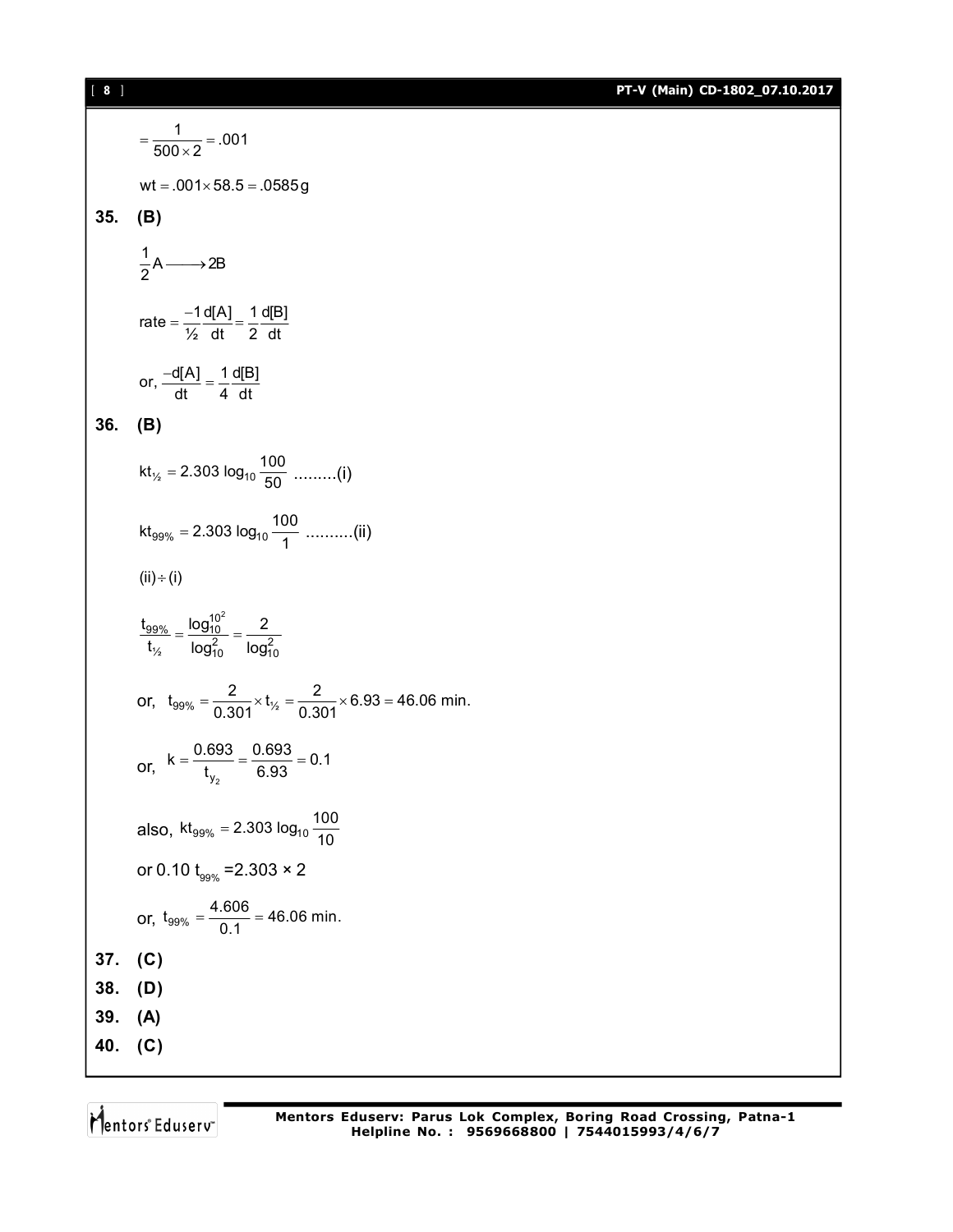# **PT-V (Main) CD-1802\_07.10.2017** [ **9** ]

# **41. (A)**

Whenever-ve charge can be created and -v charge goes after resonance from that sites Hatom will be replaced by D.



# **42. (A)**

Corresponding alkene of  $\rm C_4H_7$ CI formula is  $\rm C_4H_8$  which shows three structural isomers from which H-atoms can be replaced by Cl atoms.



$$
\begin{array}{c}\nCH_3-CH=CH-CH_3\stackrel{+H}{\longrightarrow}CH_2-CH=CH-CH_3\\ \n\begin{array}{c}\n\begin{array}{c}\n\begin{array}{c}\n\begin{array}{c}\n\begin{array}{c}\n\begin{array}{c}\n\begin{array}{c}\n\end{array} \\
\end{array} \\
\end{array} \\
\end{array} \\
\begin{array}{c}\n\begin{array}{c}\n\end{array} \\
\end{array} \\
\end{array} \\
\end{array} \\
\begin{array}{c}\n\begin{array}{c}\n\begin{array}{c}\n\end{array} \\
\end{array} \\
\end{array} \\
\end{array} \\
\begin{array}{c}\n\begin{array}{c}\n\end{array} \\
\end{array} \\
\end{array} \\
\begin{array}{c}\n\begin{array}{c}\n\end{array} \\
\end{array} \\
\end{array} \\
\end{array} \\
\begin{array}{c}\n\begin{array}{c}\n\end{array} \\
\end{array} \\
\begin{array}{c}\n\begin{array}{c}\n\end{array} \\
\end{array} \\
\end{array} \\
\end{array}
$$

$$
\begin{array}{ccc}\nCH_3 & CH_3 & CH_3 \\
\downarrow & \downarrow & \downarrow \\
CH_2=C-CH_3 \xrightarrow[+Cl]{}^{+}CH=C-CH_3+ CH_2=C-CH_2-Cl \\
\downarrow & \downarrow \\
Cl & & \downarrow\n\end{array}
$$

Total acydic structural isomers = (8)

**43. (C)**

Those unit which is responsible to generate geometrical isomer is stereogenic unit for G.I



Mentors Eduserv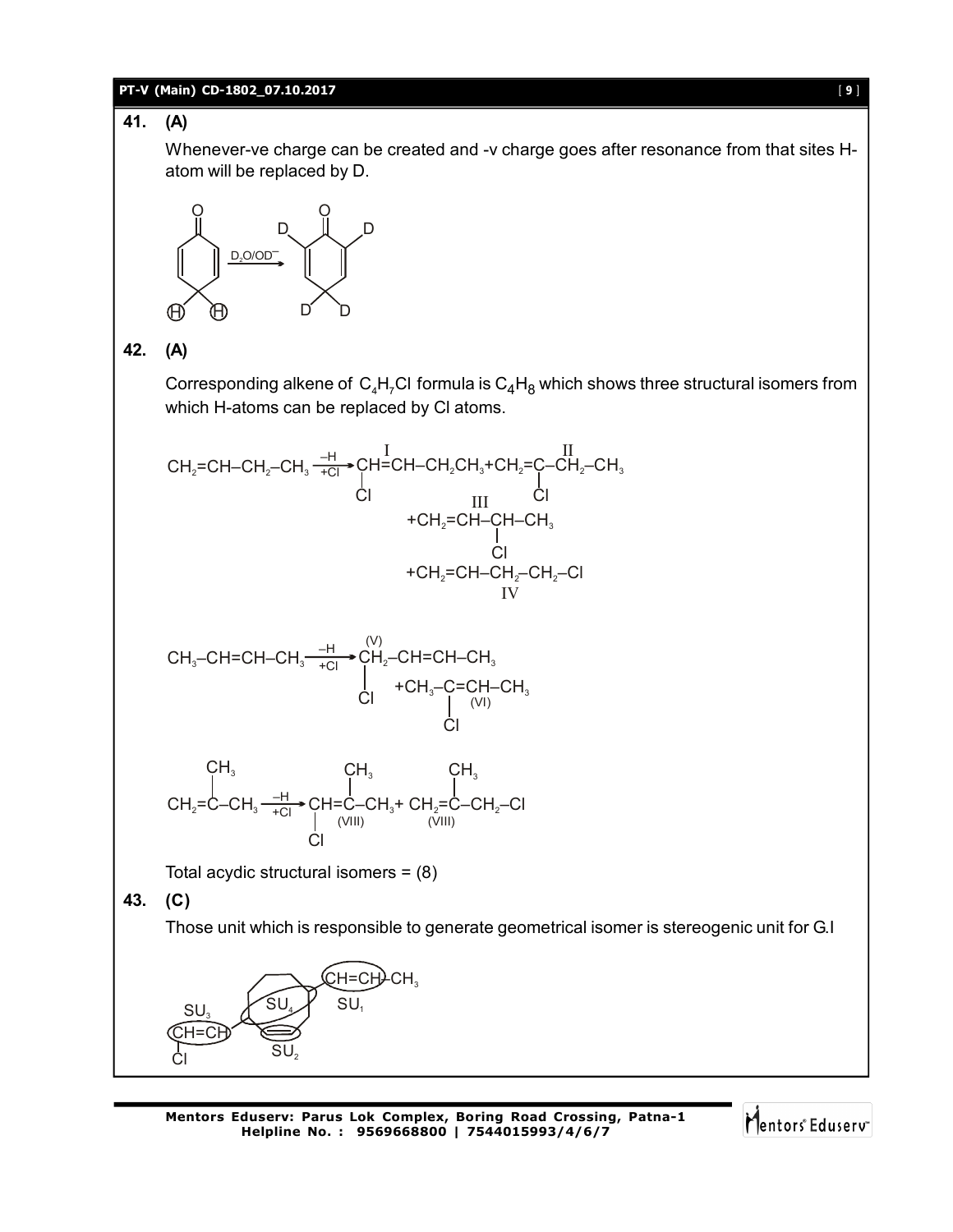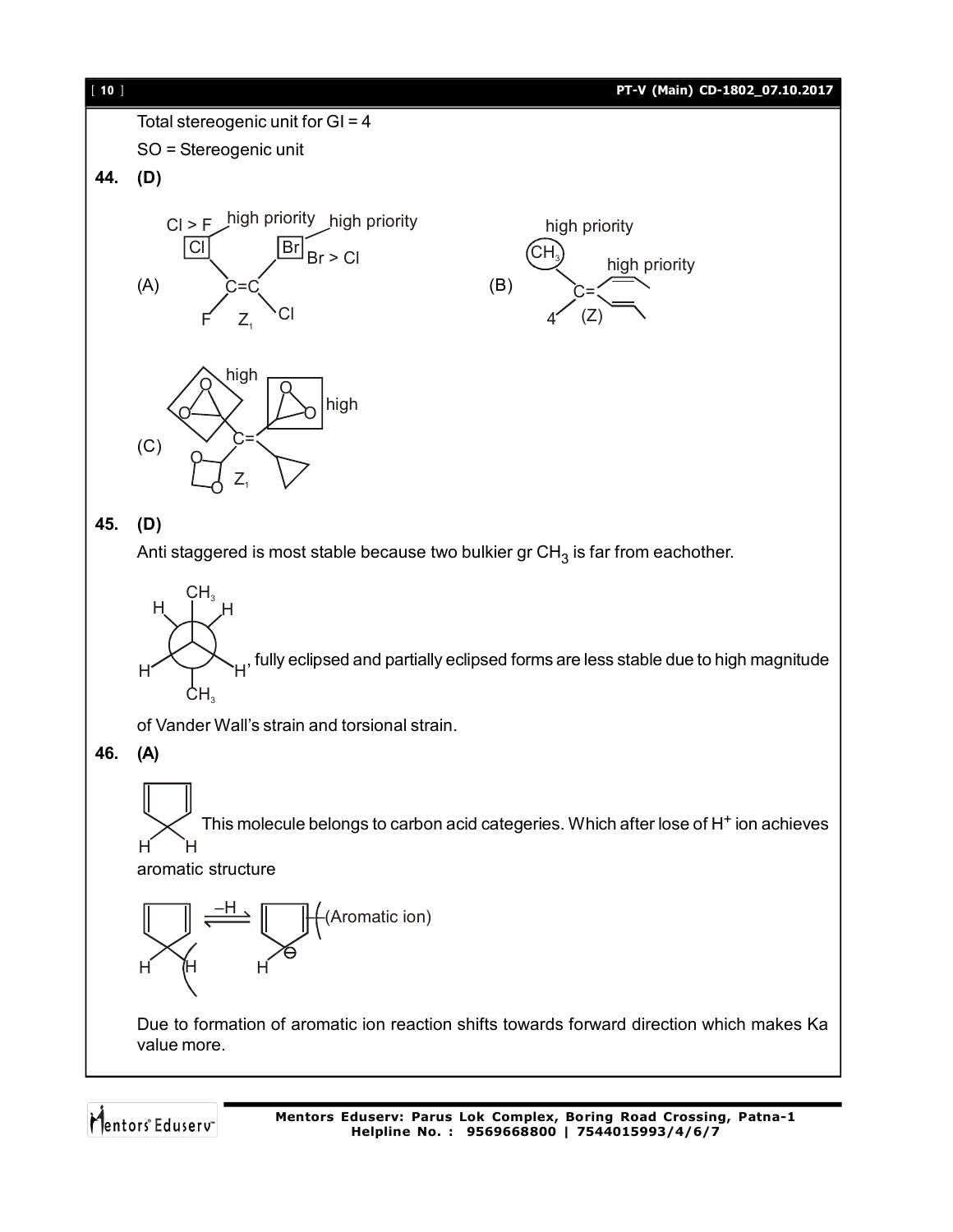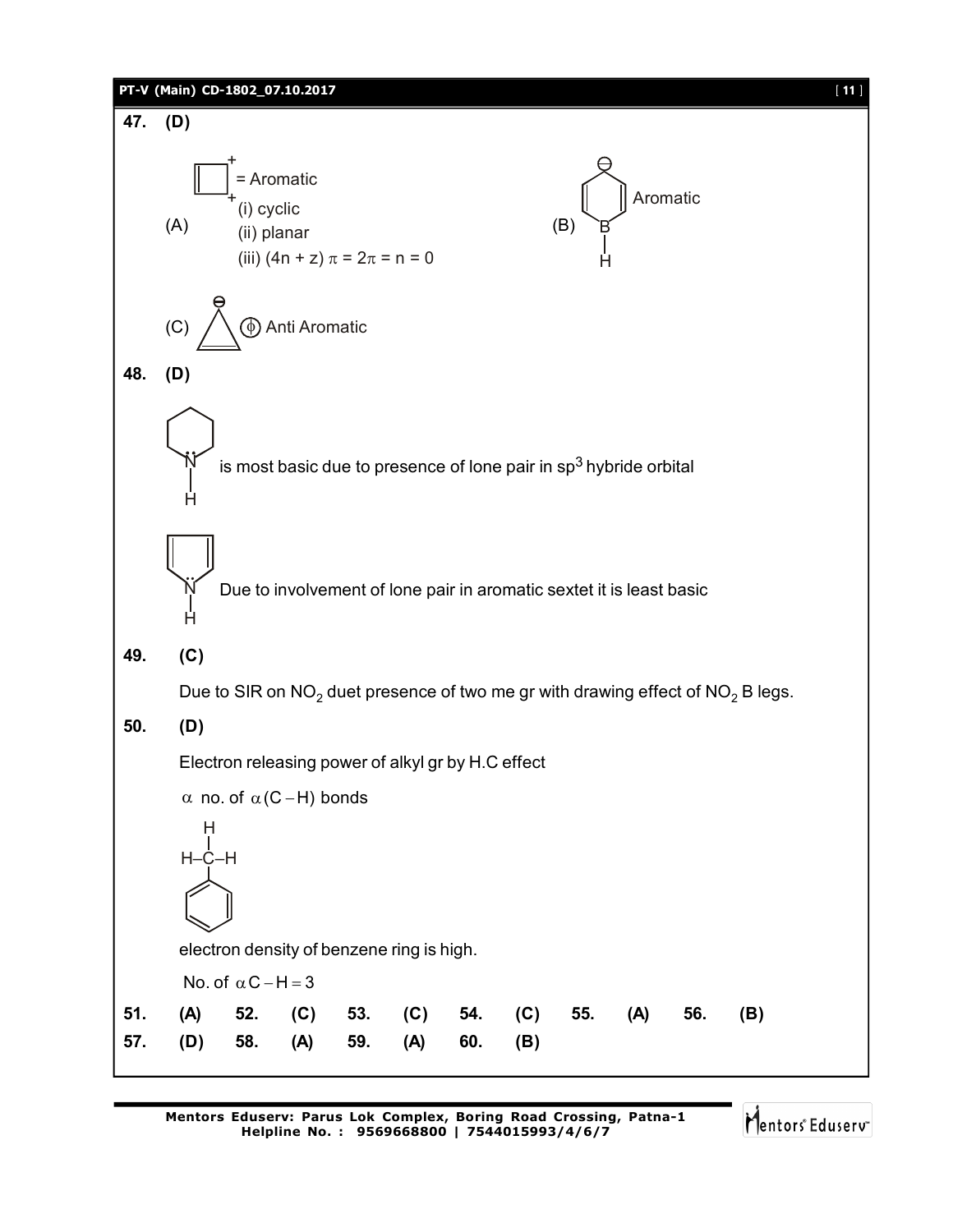# **MATHEMATICS**

# **61. (A)**

Given 
$$
\sqrt{9x^2 + 6x + 1} < (2 - x)
$$
  
\n $\Rightarrow \sqrt{(3x + 1)^2} < (2 - x) \Rightarrow |3x + 1| < (2 - x) \Rightarrow -(2 - x) < 3x + 1 < 2 - x, 2 - x > 0$   
\nWhen  $-(2 - x) < (3x + 1)$   
\n $\Rightarrow x > -\frac{3}{2}$   
\nWhen  $3x + 1 < 2 - x$   
\n $\Rightarrow x < \frac{1}{4}$   $\therefore x \in (-\frac{3}{2}, \frac{1}{4})$   
\n62. (A)  
\n $\tan 27x - \tan x = (\tan 27x - \tan 8x) + (\tan 9x - \tan 3x) + (\tan 3x - \tan x)$   
\n $= (\frac{\sin 27x}{\cos 27x} - \frac{\sin 9x}{\cos 9x}) + (\frac{\sin 9x}{\cos 9x} - \frac{\sin 3x}{\cos 3x}) + (\frac{\sin 3x}{\cos 3x} - \frac{\sin x}{\cos x})$   
\n $= \frac{\sin 18x}{\cos 27x \cdot \cos 9x} + \frac{\sin 6x}{\cos 9x \cdot \cos 3x} + \frac{\sin 2x}{\cos 9x \cdot \cos 3x}$   
\n $= 2[\frac{\sin 9x}{\cos 27x} + \frac{\sin 3x}{\cos 9x} + \frac{\sin x}{\cos 3x}]$   
\n63. (A)  
\n $(\sqrt{1 + \frac{3}{2 \log_3 x}}) \log_3 x + 1 = 0$ , Let  $\log_3 x = y$   
\n $\Rightarrow 2y^2 + 3y - 2 = 0 \Rightarrow y = \frac{1}{2}, -2 \Rightarrow y = \frac{1}{2}$  not satisfy the equation  
\nSo  $y = -2 \Rightarrow x = \frac{1}{9}$  solution of given equation  
\n64. (D)  
\n(1,1) belongs to none of R, S and T.  
\nHence none is reflexive.  
\nR is transitive, since  $x > y$  and  $y > z$ , then  $x > z$ .  
\nClearly, T = { (6,1), (2,2)} is transitive  
\nAlso R is not symmetric. Since  $x > y$  are  $x + y = y + x$ .

Mentors<sup>®</sup> Eduserv<sup>®</sup>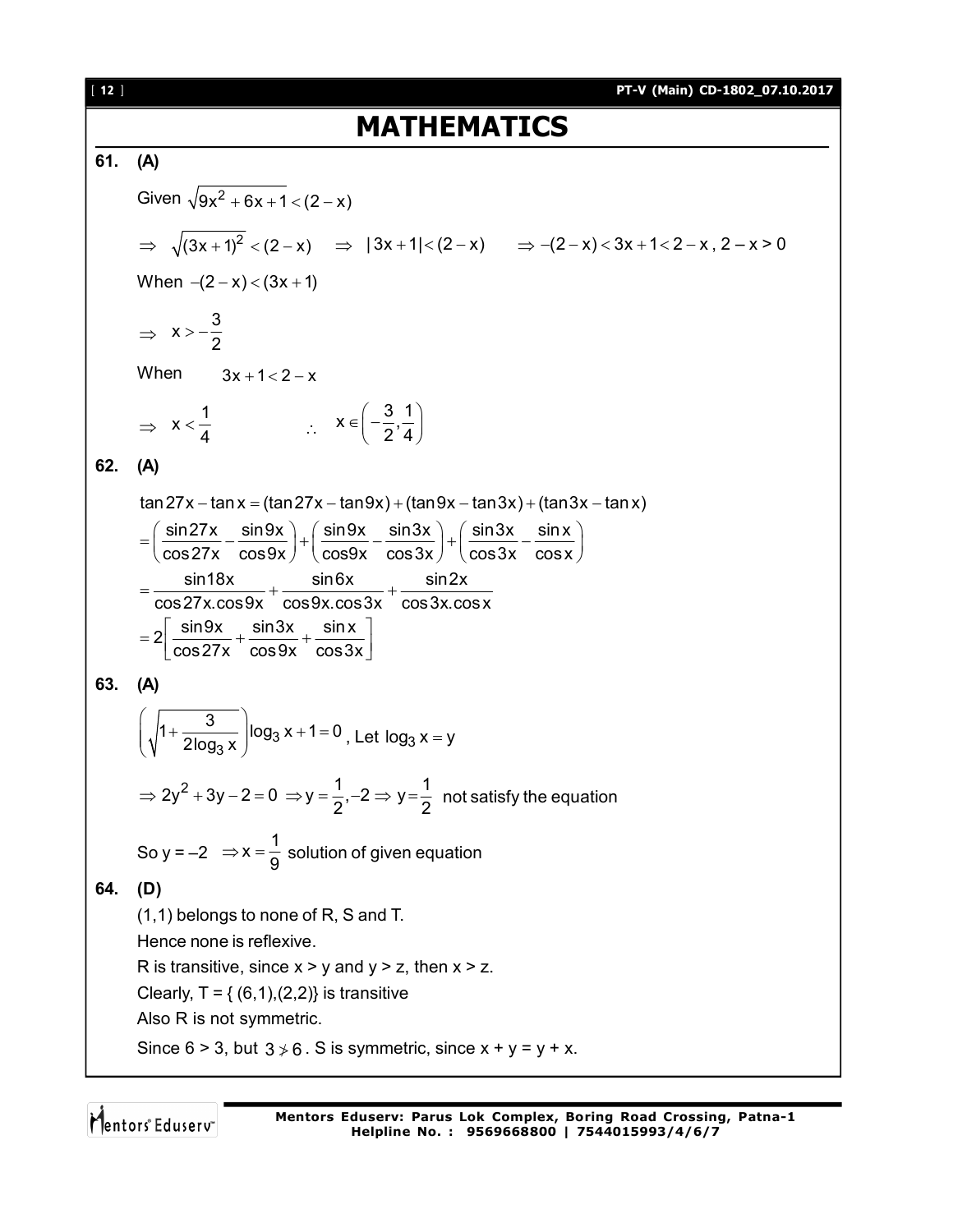# **PT-V (Main) CD-1802\_07.10.2017** [ **13** ]

65. (B)  
\n∴ Range of 
$$
\frac{x^2}{1+x^2}
$$
 is [0, 1)  
\n∴ Range of f(x) =  $\left[0, \frac{\pi}{2}\right]$   
\n66. (B)  
\nGraph of y = 2<sup>cons</sup> and y = |sinx| meet four times in [0, 2 $\pi$ ]  
\nThus, total number of solutions = 4 + 4 + 4 + 2 = 14.  
\n67. (B)  
\n
$$
\lim_{x\to 0} \frac{1}{x^3} \int_0^x \frac{x \log(1+t)}{4+t^4} dt
$$
\nUsing L' Hospital's rule,  
\nUsing L' Hospital's rule,  
\n
$$
\lim_{x\to 0} \frac{x \log(1+x)}{4+ x^4} = \lim_{x\to 0} \frac{\log(1+x)}{3x} \cdot \frac{1}{4+ x^4}
$$
\n
$$
= \frac{1}{3} \cdot \frac{1}{4} = \frac{1}{12}
$$
\n[Using  $\lim_{x\to 0} \frac{\log(1+x)}{x} = 1$ ]  
\n68. (A)  
\n $\sin^{-1} \sin\left(\frac{22\pi}{7}\right) = \sin^{-1} \sin\left(3\pi + \frac{\pi}{7}\right) = -\frac{\pi}{7}$   
\n $\cos^{-1} \cos\left(\frac{5\pi}{3}\right) = \cos^{-1} \cos\left(2\pi - \frac{\pi}{3}\right) = \frac{\pi}{3}$   
\n $\tan^{-1} \tan\left(\frac{5\pi}{7}\right) = \tan^{-1} \tan\left(\pi - \frac{2\pi}{7}\right) = -\frac{2\pi}{7}$   
\n $\sin^{-1} \cos(2) = \frac{\pi}{2} - \cos^{-1} \cos 2 = \frac{\pi}{2} - 2$   
\n∴ Required Value =  $-\frac{\pi}{7} + \frac{\pi}{3} - \frac{2\pi}{7} + \frac{\pi}{2} - 2 = \frac{(-18 + 35)\pi}{42} - 2 = \frac{17\pi}{42} - 2$   
\n69. (A)  
\n $t = \sin^2 x$ .

Mentors<sup>e</sup> Eduserv<sup>-</sup>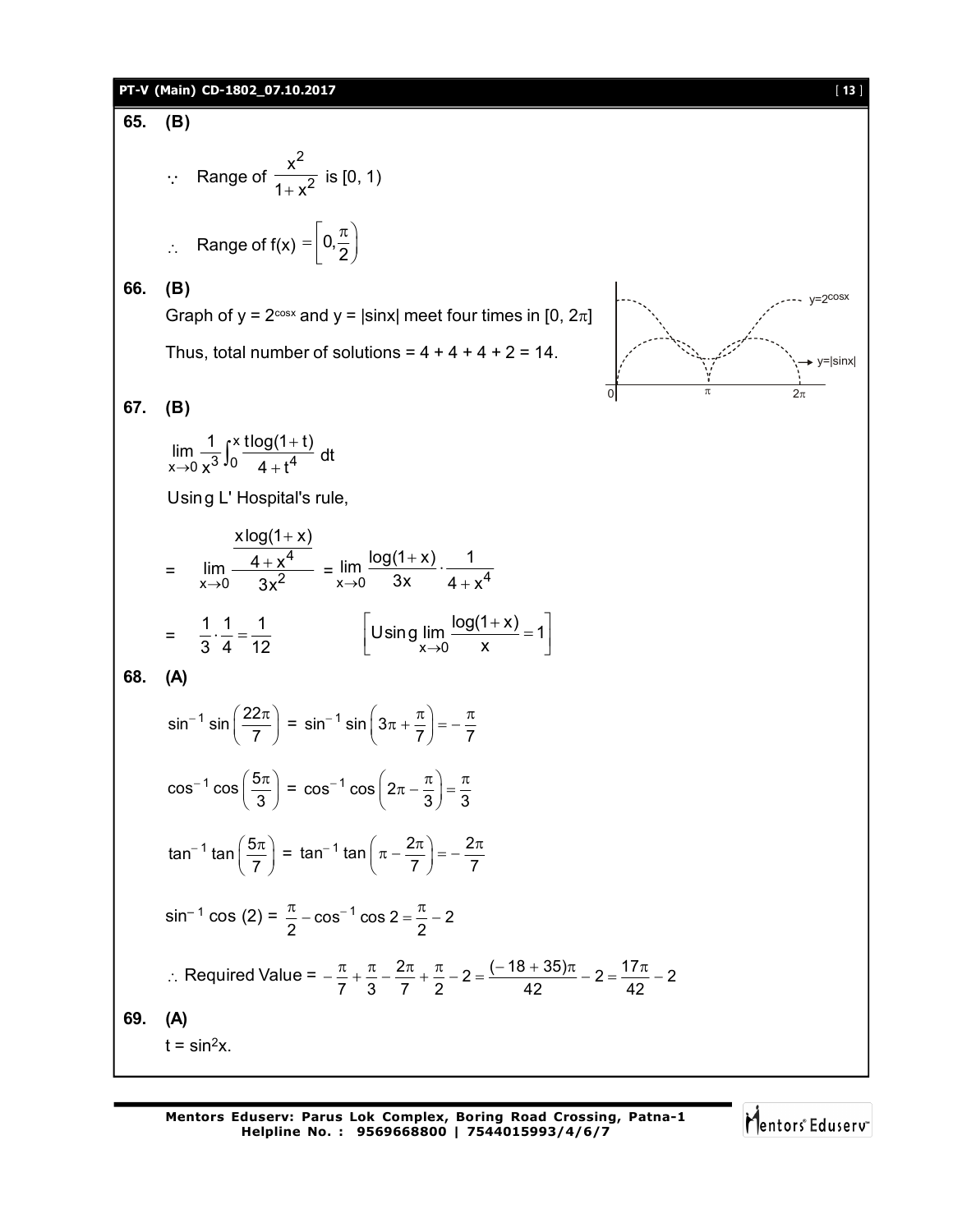[ **14** ] **PT-V (Main) CD-1802\_07.10.2017**

70. (A)  
\n
$$
1=\frac{1}{2}\int e^{k}(2-t)dt = \frac{3}{2}e^{k} - t\frac{e^{k}}{2} + C = \frac{1}{2}e^{8\pi i^{2}x}(3-sin^{2}x) + C
$$
\n70. (A)  
\n
$$
\int e^{x} \left( ln x + \frac{2}{x} - \frac{1}{x^{2}} \right) dx = \int e^{x} \left( ln x + \frac{1}{x} + \frac{1}{x} - \frac{1}{x^{2}} \right) dx = e^{x} \left( ln x + \frac{1}{x} \right) + C_{1}
$$
\n
$$
\int \left( e^{x} \left( ln x + \frac{1}{x} \right) + C_{1} \right) dx = e^{x} ln x + C_{1}x + C_{2}
$$
\n71. (A)  
\n
$$
f'(x) = 3kx^{2} - 18x + 6
$$
\nFor monotonic increasing function  
\n
$$
f'(x) \ge 0 \forall x \in \mathbb{R}
$$
\n
$$
\Rightarrow 3kx^{2} - 18x + 6 \ge 0 \Rightarrow kx^{2} - 6x + 2 \ge 0 \Rightarrow D \le 0 \Rightarrow 36 - 8k \le 0 \Rightarrow k \ge \frac{18}{4} \Rightarrow k \ge 4.5
$$
\n72. (B)  
\n
$$
\frac{y = \pi}{12 \pi}
$$
\n
$$
\frac{y = \pi}{12 \pi}
$$
\n
$$
\frac{y = \pi}{12 \pi}
$$
\nat  $x = 0, 1, 2, 3, 2\pi - 3$ .  
\ni.e. five solutions  
\n73. (A)  
\n
$$
y = x^{3} \Rightarrow \frac{dy}{dx} = 3x^{2} \Rightarrow \frac{dy}{dx}|_{x=1} = 3
$$
\nand  $\frac{dy}{dx}|_{x=1} = 3$ . Hence tangents are parallel.  
\n74. (C)  
\n
$$
f(x) = 2 \text{ to } x = e \text{ there are 6 intersecting points of } y = \sin \pi x \text{ and } y = |f| |x||
$$

Mentors<sup>e</sup> Eduserv<sup>-</sup>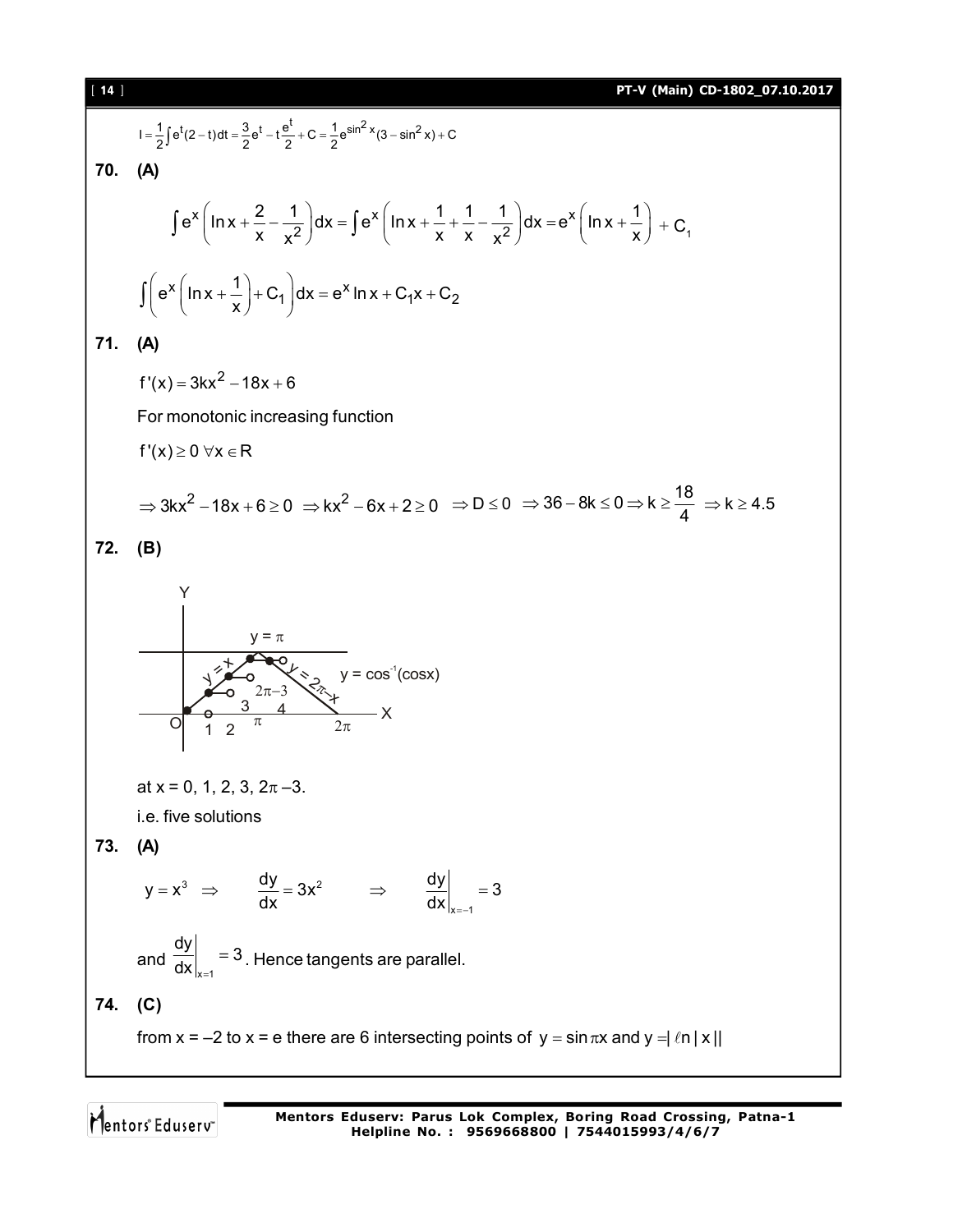**PT-V (Main) CD-1802\_07.10.2017** [ **15** ]



**Mentors Eduserv: Parus Lok Complex, Boring Road Crossing, Patna-1 Helpline No. : 9569668800 | 7544015993/4/6/7**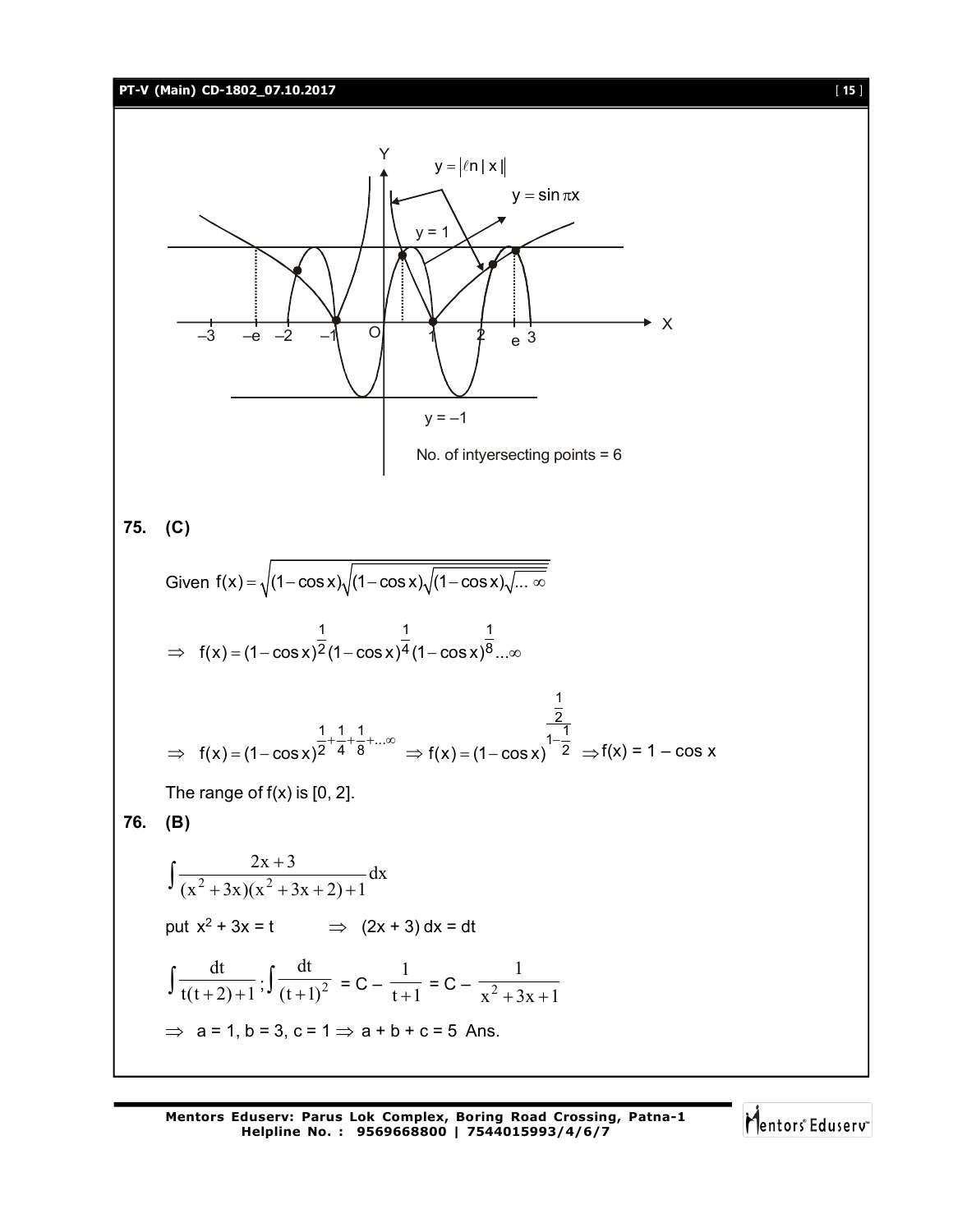[ **16** ] **PT-V (Main) CD-1802\_07.10.2017**

### **77. (D)**  $\int \frac{\pi}{4} \tan \frac{\pi x}{4}$ 0 e <sup>4</sup> dx 4  $\int_{4}^{1} \frac{\pi}{4} e^{ \tan \frac{\pi}{4}}$ Put  $\tan \frac{\pi x}{4} = t$   $\therefore \frac{\pi}{4} \sec^2 \frac{\pi x}{4} dx = dt \Rightarrow dx = \frac{4dt}{\pi(1+t^2)}$  $(1 + t^2)$  $\Rightarrow$  dx = - $\pi$ (1+t  $\int_{0}^{1} \frac{\pi}{4} e^{ \tan \frac{\pi x}{4}} dx$ 0 4  $\int \frac{\pi}{4} e^{\tan \frac{\pi x}{4}} dx =$ 1 t 2 0  $\mathsf{e}^\mathsf{t}\frac{\mathsf{d}\mathsf{t}}{ }$  $\int_0^1 \frac{dt}{(1+t^2)}$ =  $[t_{\rm{tan}}-1_{\rm{f}}]^{\rm{1}}$   $\int_{\rm{a}}^{\rm{t}} t_{\rm{tan}}$   $^{-1}$ 0 0  $\left[ e^{t} \tan^{-1} t \right]_0^{\prime} - \int e^{t} \tan^{-1} t dt =$ 1  $x_{tan} - 1$ 0 e. $\frac{\pi}{4}$  –  $\int e^{x} \tan^{-1} x dx$ 4  $\frac{\pi}{4}$  –  $\int$ e $^{\chi}$  tan $^{-}$  $\int_{1}^{1} \frac{\pi}{4} \tan \frac{\pi x}{4} + e^{x} \tan^{-1} x$ 0  $e^{\tan \frac{\pi x}{4}} + e^x \tan^{-1} x \, dx = \frac{\pi e}{4}$  $4 \t\t 4$ π  $\Rightarrow$   $\int_{0}^{1} \frac{\pi}{4} e^{tan\frac{\pi x}{4}} + e^{x} tan^{-1} x dx = \frac{\pi}{4}$  $\begin{pmatrix} 1 & 1 \\ 1 & 1 \end{pmatrix}$ J **78. (B)** 1 0 / 2  $1$ tan $X$ dy  $\int$ tan<sup>-1</sup> 0  $\pi/2$  $\cos\frac{x}{2} + \sin\frac{x}{2} - \cos\frac{x}{2} - \sin\frac{x}{2}$ Given integral =  $\int_0^{\infty}$  tan<sup>-1</sup>  $\left| \frac{2^{n+1}2^{n+2}}{n+1} \right| dx$  $\cos \frac{x}{2} + \sin \frac{x}{2} + \cos \frac{x}{2} - \sin \frac{x}{2}$ 2  $2$  2  $2$  $\tan^{-1}$ tan $\frac{x}{2}$ dx +  $\int_0^{\pi}$  tan<sup>-1</sup>cot $\frac{x}{2}$ dx  $2^{2^{2}}$   $1^{2}$   $2^{2}$  $\pi$  $-\sqrt{\cos\frac{x}{2}+\sin\frac{x}{2}-\left|\cos\frac{x}{2}-\sin\frac{x}{2}\right|}$  $\pi/2$   $\pi$  $^{-1}$ tan $\frac{\lambda}{\alpha}$ dv $_{+}$   $\int$  tan $^{-1}$ π  $=$  $+ \sin \frac{\pi}{6} + \cos \frac{\pi}{6} - \sin$  $(2 \t2 \t2 \t2 \t2)$ =  $\int$  tan<sup>-1</sup>tan $\frac{\pi}{2}$ dx+  $\int$  ta J  $\frac{1}{2}$   $\pi$   $\pi$   $\pi$   $\pi$ <sup>2</sup> 0  $\pi/2$  $\frac{x}{2}dx + \int_{0}^{\pi} \left( \frac{\pi}{2} - \frac{x}{2} \right) dx$  $2^{2}$   $\binom{1}{2}$   $\binom{2}{2}$   $\binom{3}{2}$  8  $\pi/2$   $\pi$  $\pi$  $=\int_{0}^{\pi/2} \frac{x}{2} dx + \int_{\pi/2}^{\pi} \left(\frac{\pi}{2} - \frac{x}{2}\right) dx = \frac{\pi^2}{8}$ **79. (A)** 1  $\int$ [kx]dx (k  $\in$  N)

0  
\n
$$
= \int_{0}^{1} (kx - {kx})dx = \frac{k}{2} - k \int_{0}^{1/k} kx dx = \frac{k}{2} - \frac{k^{2}}{2} \cdot \frac{1}{k^{2}} = \frac{k-1}{2}
$$
\n∴ 
$$
\int_{0}^{1} ([x] + [2x] + ... + [20x])dx = \frac{1}{2}(0 + 1 + ... + 19) = 95
$$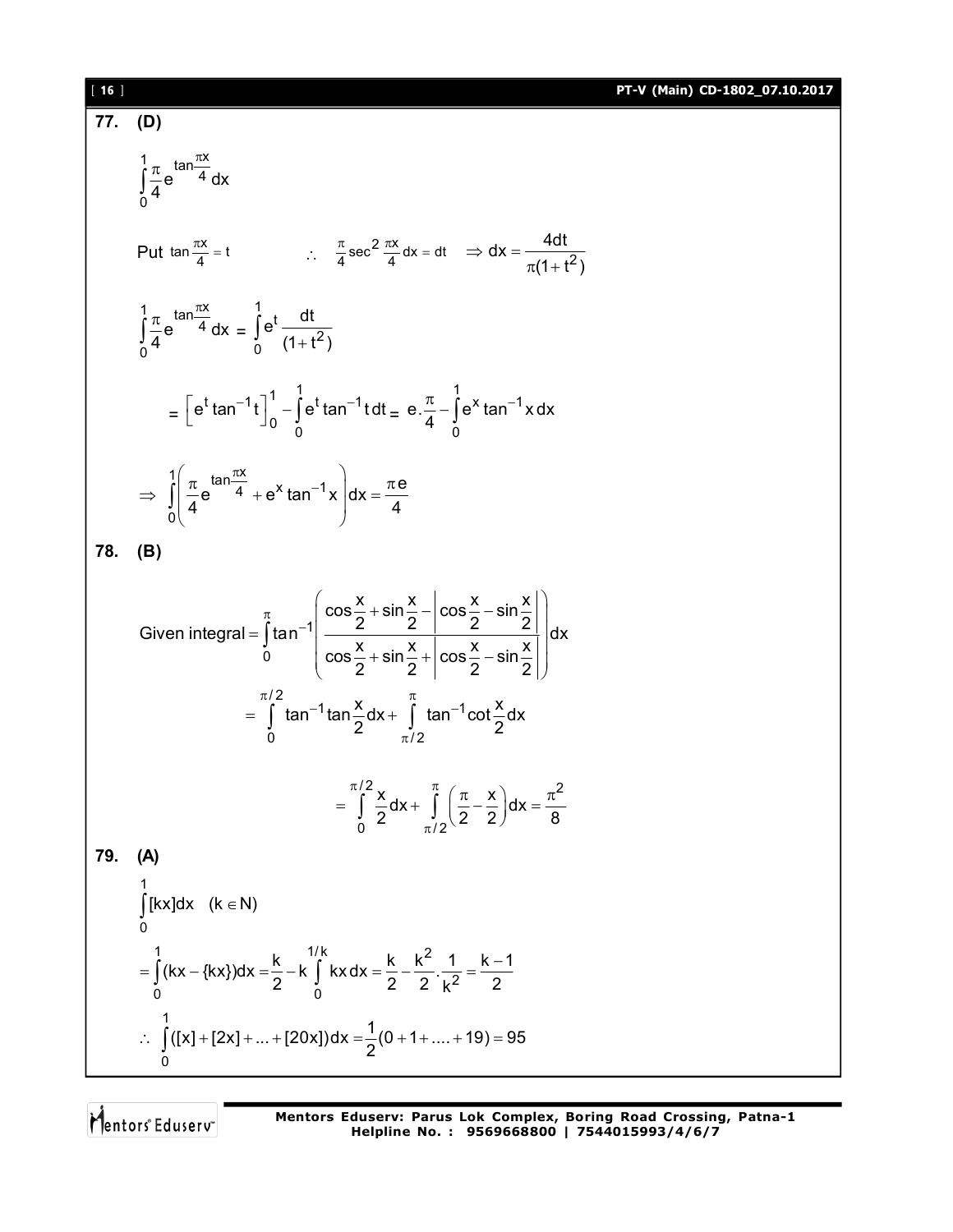# **PT-V (Main) CD-1802\_07.10.2017** [ **17** ]

80. **(B)**  
\n
$$
\lim_{x \to \frac{\pi}{4}} \frac{2\sqrt{2} - (\cos x + \sin x)^3}{1 - \sin 2x} = \lim_{x \to \frac{\pi}{4}} \frac{2\sqrt{2} - 2\sqrt{2} \sin^3(\frac{\pi}{4} + x)}{1 - \sin 2x}
$$
\nput  $x = \frac{\pi}{4} + h$   
\n
$$
\therefore \lim_{h \to 0} \frac{2\sqrt{2}(1 - \cos^3 h)}{(1 - \cos 2h)} = \lim_{h \to 0} \frac{2\sqrt{2}(1 - \cosh)(1 + \cosh t \cos^2 h)}{2 \sin^2 h} = \frac{3}{\sqrt{2}}
$$
\n81. **(D)**  
\nUse  $\frac{x^2 - 5x + 6}{x^2 + x + 1} > 0 \Rightarrow x \in (-\infty, 2) \cup (3, \infty)$  and  $[x^2 - 1] > 0 \Rightarrow x \in (-\infty, -\sqrt{2}] \cup [\sqrt{2}, \infty]$   
\n $\Rightarrow x \in (-\infty, -\sqrt{2}] \cup [\sqrt{2}, 2) \cup (3, \infty)$   
\n82. **(A)**  
\nRequired sum =  $\int_0^1 \frac{1 + x}{1 + x^2} dx$   
\n=  $\left[ \tan^{-1} x \right]_0^1 + \left[ \frac{1}{2} \ln(1 + x^2) \right]_0^1 = \frac{\pi}{4} + \frac{1}{2} \ln 2$   
\n83. **(C)**  
\nLHS = secx + cosec x =  $2\sqrt{2} \Rightarrow \frac{\pi}{4}$  or  $\frac{11\pi}{12}$   
\nNote: Let  $f(x) = \sec x + \csc x$   
\n $f(x)$  decreases in  $\left(0, \frac{\pi}{4}\right)$  & then increases  $\left(\frac{\pi}{4}, \frac{\pi}{2}\right)$   
\nat  $x = \frac{\pi}{4}$ ,  $f(x) = 2\sqrt{2}$   
\n $f(x)$  increases in  $\left(\frac{\pi}{2}, \pi\right)$  from  $(-\infty, \infty)$  so it attains  $2\sqrt{2}$  at exactly one value of x

Mentors<sup>e</sup> Eduserv<sup>-</sup>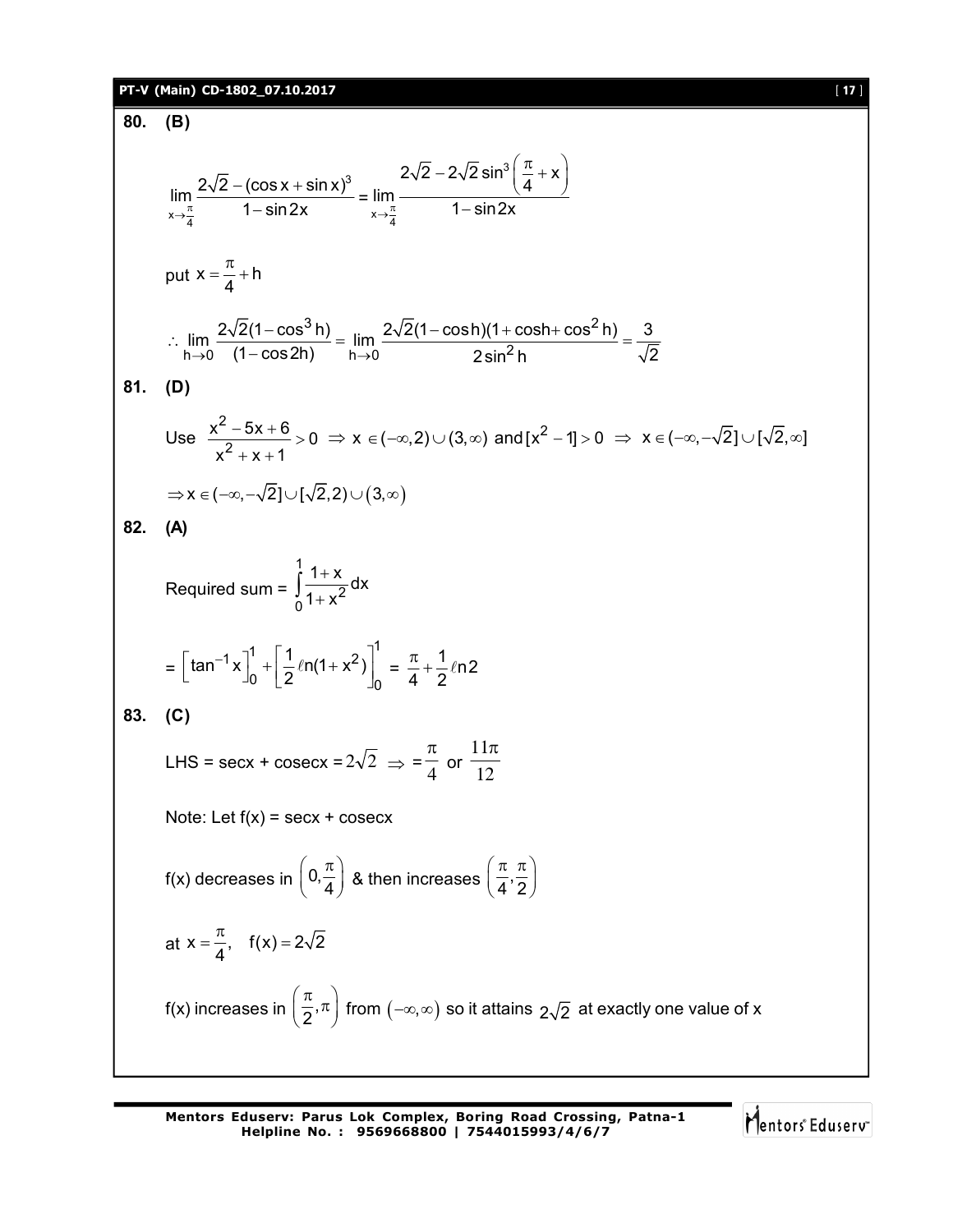84. (B)  
\n84. (C)  
\n
$$
2x - 2x + 3 = 0
$$
\n
$$
2x - 2x + 3 = 0
$$
\n
$$
2x - 2x + 3 = 0
$$
\n
$$
2x - 2x + 3 = 0
$$
\n
$$
2x - 2x + 3 = 0
$$
\n
$$
2x - 2x + 2 = 0
$$
\n
$$
3|x| + 2|y| \le 8 \Rightarrow \begin{cases} \frac{3x + 2y \le 8}{3 - 2x - 2y \le 8} x \le 0, y \le 0 \end{cases}
$$
\n
$$
3x - 2x - 2x \le 8, x \le 0, y \le 0
$$
\n
$$
x^2 - 3x - 2x + 2x + 3 = 0
$$
\n
$$
x^2 - 3x + 2x + 2 = 0
$$
\n
$$
x^2 - 3x + 2x + 2 = 0
$$
\n
$$
x^2 - 3x + 2x + 2 = 0
$$
\n
$$
x^2 - 3x + 2x + 2 = 0
$$
\n
$$
x^2 - 3x + 2x + 2 = 0
$$
\n
$$
x^2 - 3x + 2x + 2 = 0
$$
\n
$$
x^2 - 3x + 2x + 2 = 0
$$
\n
$$
x^2 - 3x + 2x + 2 = 0
$$
\n
$$
x^2 - 3x + 2x + 2 = 0
$$
\n
$$
x^2 - 3x + 2x + 2 = 0
$$
\n
$$
x^2 - 3x + 2x + 2 = 0
$$
\n
$$
x^2 - 3x + 2x + 2 = 0
$$
\n
$$
x^2 - 3x + 2x + 2 = 0
$$
\n
$$
x^2 - 3x + 2x + 2 = 0
$$
\n
$$
x^2 - 3x + 2x + 2 = 0
$$
\n
$$
x^2 - 3x + 2x + 2 = 0
$$
\n
$$
x^2 - 3x + 2x + 2 = 0
$$
\n
$$
x^2 - 3x +
$$

Mentors<sup>®</sup> Eduserv<sup>®</sup>